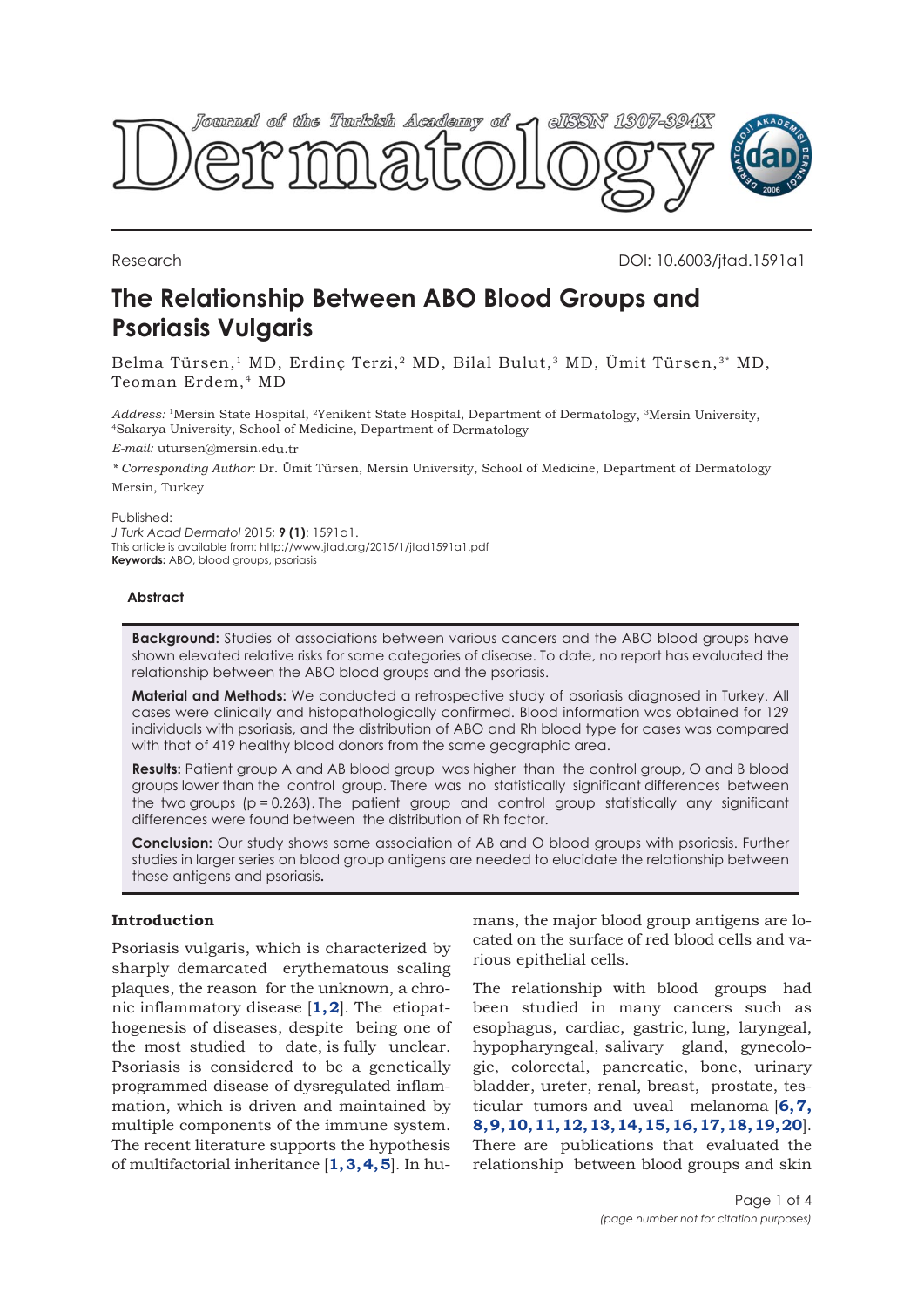diseases such as vitiligo, pemphigus vulgaris, discoid lupus eritematosus, oral lichen planus and skin tumors [**[21,](#page-2-0) [22, 23, 24](#page-3-0), [25](#page-3-0), [26](#page-3-0), [27](#page-3-0), [28, 29](#page-3-0), [30, 31](#page-3-0), [32](#page-3-0)**]. To date, the literature investigation the relationship between ABO blood groups and psoriasis vulgaris were found in any publication. In this study, a retrospective evaluation was performed to determine the relationship between blood groups with psoriasis vulgaris.

# **Materials and Methods**

In our study group of patients diagnosed with psoriasis vulgaris 66 (51,2%) men and 63 (48,8%) women with a total of 129 patients, in the control group and 303 (72.3%) were male and 116 ( 27.7 % ) women were 419 healthy blood donors. Routine blood examination was performed in all patients and controls. The control group, cardiovascular disease, cancer, chronic degenerative neurological disease, chronic obstructive pulmonary disease, hepatitis, allergic diseases, and were selected from among healthy people without a history of alcohol dependence.

Blood samples were obtained into vacuum tubes containing EDTA (vacutainer, Becton Dickinsen, Marseilles, France) from each donor's venous circulation. ABO and Rh blood typing were carried out with tube method and gel method.

*Tube method:* One drop of anti-A, anti-B, or anti-D (Eryclone, Tulip Diagnostics, Bambolim, India) was added to the appropriately labeled tube. A 5 percent suspension of red blood cells (RBC) was made in isotonic saline. One drop was added to tubes containing anti-A, anti-B, or anti-D. The contests of the tubes were mixed thoroughly, and the tubes were centrifuged for 20 seconds at 3400 rpm. Tubes were read macroscopically for agglutination.

*Gel method:* A 5 percent RBC suspension was prepared in diluent (modified bromelin solution for red cell suspensions). Gel cards (Diaclon ID, Diamed AG, Cressier, Switzerland) were used for ABO and Rh typing. 10 µL of RBC suspension was added to the gel microtubes containing anti-A, anti-B, anti-D, and control reagents, respectively. 50 µL of donor plasma were added to microtubes for reverse ABO group testing. The ID cards were centrifuged at 895 rpm 10 minutes in the centrifuges (ID-centrifuge). A positive reaction (4+) was determined by the formation of a red line on the gel surface, whereas intermediate reactions were characterized by red agglutinates distributed throughout the gel. With a negative reaction, a compact button of cells formed on the bottom of the microtube.

The findings of this study evaluated, for statistical analyzes and NCSS (Number Cruncher Statistical System) Statistical Software 2007 & PASS 2008 (Utah, USA) was used. Descriptive statistical methods for evaluating the study data, as well as Student's t test was used to compare quantitative data between groups. Qualitative comparisons of the data in the chi-square test and Fisher exact Chi-square test was used. Statistical significance at p <0.05 level were evaluated.

# **Results**

The mean age of patients was  $42.24 \pm 14.61$ . In the control group mean age was  $53 \pm 6.2$ . The mean age of patients a statistically significantly higher than the control group (p <0.01). Patient group A, B, O and AB blood groups ABO, 55 (42.6%), 19 (14.7%), 47 (36.4%) and 8 (6.3%), respectively. In the control group, ABO blood groups, respectively ,147 (35.1%), 66 (15.7%), 188 (44.9%) and 18 (4.3%) were detected. Patient group A and AB blood group was higher than the control group, O and B blood group lower than the control group. There was no statistically significant differences between the two groups ( $p =$ 0.263). The patient group and control group statistically any significant differences were found between the distribution of Rh factor.

# **Discussion**

Psoriasis vulgaris is one of the most common skin diseases. Although the pathogenesis of psoriasis is stil unclear, many studies suggest that immune and hereditary mechanisms may play an important role [**[1](#page-2-0),[3](#page-2-0),[5](#page-2-0)**]. There are publications that evaluated the relationship between blood groups and skin diseases such as vitiligo, pemphigus vulgaris, discoid lupus erythematosus, lichen planus and malignant skin tumors [**[21,](#page-3-0) [22,](#page-2-0) [23, 24, 25, 26](#page-3-0), [27](#page-3-0), [28](#page-3-0), [29](#page-3-0), [30, 31, 32](#page-3-0)**]. Antigenic expression of genes or genetic instability due to the separation from each other and contribute to the production of antibodies because of the different types of diseases associated with blood group [**[26](#page-3-0)**]. There was no publication in the literature, assessing the relationship between ABO blood groups and psoriasis vulgaris.

In this study, the rate of patient groups A and AB blood group is higher than the control group and the O and B blood group determined that the rate lower than control group. However, we did not observe any sta-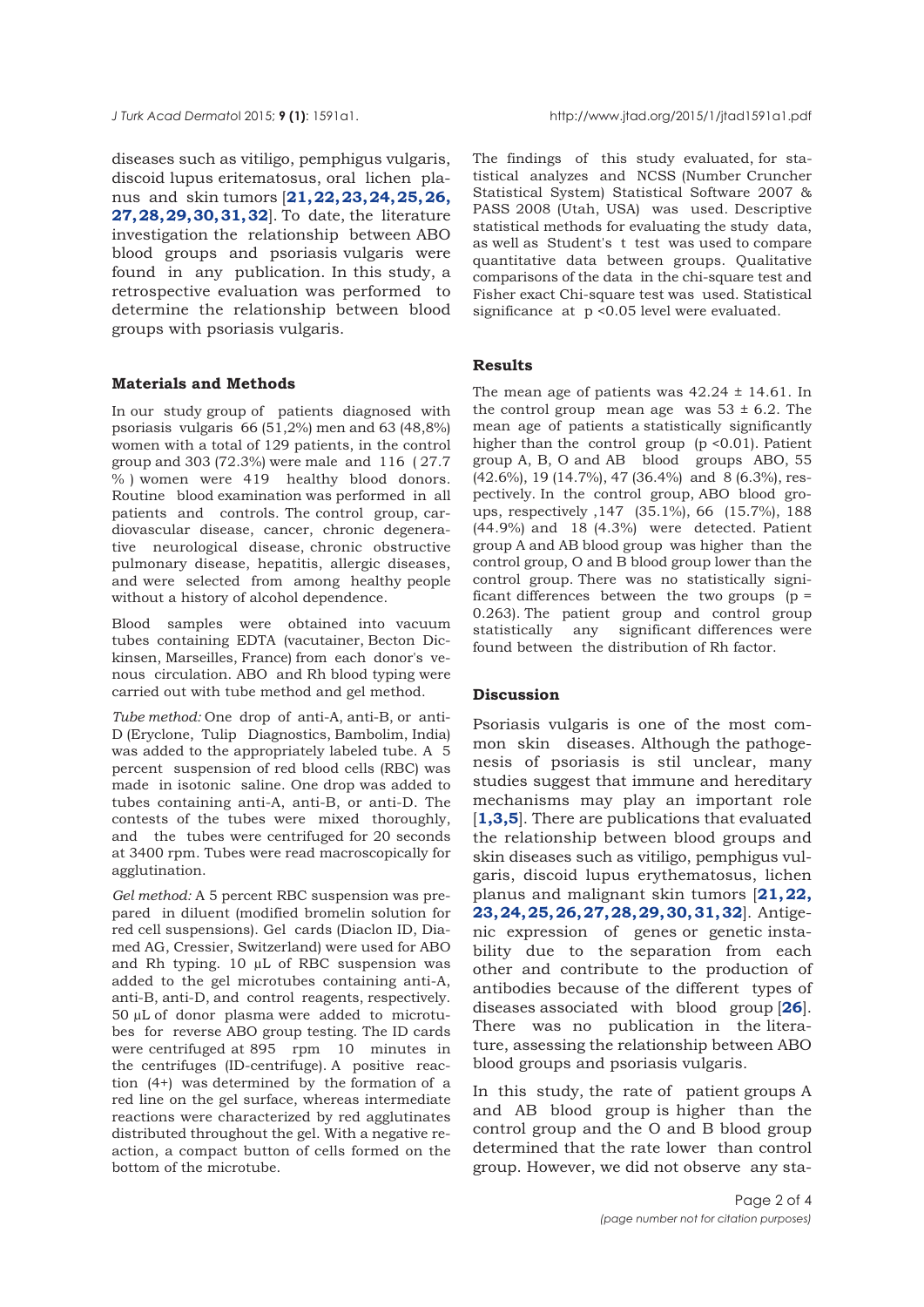<span id="page-2-0"></span>

tistically significant differences between the two groups. Antigen A, more patients in this study were found in the erythrocytes of this antigen alone, but also the superficial tissues, such as leather carrying nuclear cells are also available [**[26](#page-3-0)**]. A blood group B antigen in the form of people isoaglutinin cell membrane protein expression and antibody production may contribute to a hyperproliferative disease such as psoriasis can lead to the development of the phenotype.

ABO blood group genes are map at 9q in which the genetic alteration is common in many skin diseases [**[26](#page-3-0)**]. Thus, ABO blood group antigen expression may be effected by the genetic change of dermatoses [**[22](#page-3-0)**]. On the other hand, it is possible the observed associations are not due to the blood group antigens themselves, but to the effects of genes closely associated with them. Additionally it might have nothing to do with molecular mechanisms or genetics. It is merely the result of population history, environment, diet and customs [**[22](#page-3-0)**].

As a result, with psoriasis vulgaris in our study was observed any statistically significant association between ABO blood groups. Although patients with blood group A and AB were higher than in controls, there was no statistically significant. Some authors observed that A blood type was significantly more frequent in patients with some skin diseases. To explain the relationship between blood group antigens and psoriasis, further studies are needed in larger case series.

#### **References**

- 1. Christophers E, Mrowietz U. Psoriasis. In: Fitzpatrick's Dermatology in General Medicine. Eisen AZ, Wolff K, Freedberg IN, Austen KF, editors. Dermatology in General Medicine. 2003, New York: McGraw Hill, 407–427.
- 2. Habif TP. Psoriasis and other papulosquamous diseases. 2004; St. Louis: Mosby, 209-239.
- 3. Gaspari AA. Innate and adaptive immunity and the pathophysiology of psoriasis. J Am Acad Dermatol 2006; 54: 67-80. PMID: 16488332
- 4. Pişkin G. Psoriyazisin patogenezi. T Klin Dermatol 2005;13: 5-12.
- 5. Ertuğrul E, Turgay M. Psoriyazis immünopatogenezi. T Klin Dermatol 2005; 13: 13-15.
- 6. Su M, Lu SM, Tian DP, Zhao H, Li XY, Li DR, Zheng ZC. Relationship between ABO blood groups and carcinoma of esophagus and cardia in Chaosan inhabitants of China. World J Gastroenterol 2001; 7: 657-661. PMID: 11819849
- 7. Nakagoe T, Fukushima K, Nanashima A, Sawai T, Tsuji T, Jibiki MA, et al. Comparison of the expression of ABH/Lewis-related antigens in polypoid and non-polypoid growth types of colorectal carcinoma. J Gastroenterol Hepatol 2001; 16: 176-183. PMID: 11207898
- 8. You WC, Ma JL, Liu W, Gail MH, Chang YS, Zhang L, et al. Blood type and family cancer history in relation to precancerous gastic lesions. Int J Epidemiol 2000; 29: 405-407. PMID: 10869310
- 9. Graziano SL, Tatum AH, Gonchoroff NJ, Newman NB, Kohman LJ. Blood group antigen A, and flow cytometric analysis in resected early-stage nonsmall cell lung cancer. Clin Cancer Res 1997; 3: 87- 93. PMID: 9815542
- 10. Pyd M, Rzewnicki I, Suwayach U. ABO blood groups in patients with laryngeal and hypopharyngeal cancer. Otolaryngol Pol 1995; 49: 396-398. PMID: 9454190
- 11. Pinkston JA, Cole P. ABO blood groups and salivary gland tumors ( Alabama, United States). Cancer Causes Control 1996; 7: 572-574. PMID: 8932916
- 12. Marinaccio M, Traversa A, Carioggia E, Valentino L, Coviella M, Salamanna S, et al. Blood groups of the ABO system and survival rate in gynecologic tumors. Minerva Ginecol 1995; 47: 69-76. PMID: 7630512
- 13. Juhl BR. Blood group antigens in transitional cell tumors of the urinary bladder. An immunohistochemical study. Dan Med Bull 1994; 41: 1-11. PMID: 8187557
- 14. Vioque J, Walker AM. Pancreatic cancer and ABO blood types: a study of cases and controls. Med Clin (Barc) 1991; 96: 761-764. PMID: 1875761
- 15. Jia DX. Bone tumor and ABO blood type. 1991; 13: 220-222. Zhonghua Zhong Liu Za Zhi PMID: 1664798
- 16. Cordon-Cardo C, Reuter VE, Finstad CL, Sheinfeld J, Lloyd KO, et al. Blood group related antigens in human kidney: modulation of Lewis determinants in renal cell carcinoma. Cancer Res 1989; 49: 212-218. PMID: 2461798
- 17. Anderson DE, Haas C. Blood type A and familial breast cancer. Cancer 1984; 54: 1845-1849. PMID: 6478419
- 18. Walker PD, Karnik S, de Kerion JB, Pramberg JC. Cell surface blood group antigens in prostatic carcinoma. Am J Clin Pathol 1984; 81:503-506. PMID: 6702753
- 19. Jordan GH, Lynch DF. Relationship of blood group to testicular carcinoma. Urology 1983; 22: 265-267. PMID: 6623772
- 20. Jager MJ, Všlker-Dieben HJ, De Wolff-Roundaal D, Kakebeeke-Kemme H, DÕAmaro J. Possible relation between HLA and ABO type and prognosis of